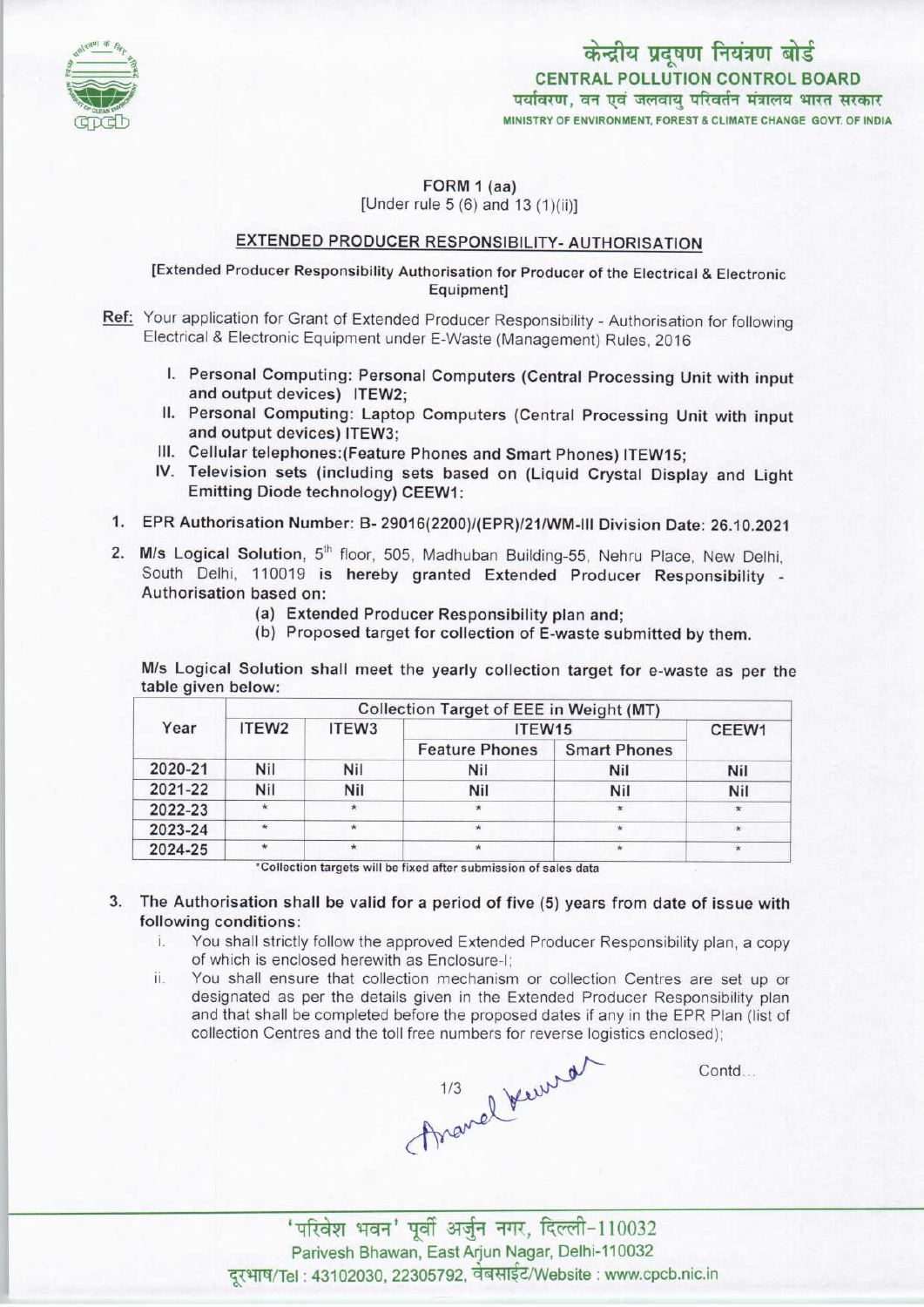

From pre page...

- iii. You shall ensure that all the collected e-waste is channelized to your dismantler/recycler M/s Greenzon Recycling Pvt. Ltd R-30, UPSIDC Industrial Area, Sikandrabad, Bulandshar and record shall be maintained at dismantler/recycler and at your end.
- iv. You shall maintain records, in Form-2 of these Rules, of e-waste and make such records available for scrutiny by Central Pollution Control Board;
- v. You shall file annual returns in Form-3 to the Central Pollution Control Board on or before 30th day of June following the financial year to which that returns relates.

## vi. General Terms & Conditions of the Authorisation:

- a. The authorisation shall comply with provisions of the Environment (Protection) Act, 1986 and the E-waste (Management) Rules,2016 made there under;
- b. The authorisation or its renewal shall be produced for inspection at the request of an officer authorised by the Central Pollution Control Board;
- c.Any change in the approved Extended Producer Responsibility plan should be informed to Central Pollution Control Board within 15 days on which decision shall be communicated by Central Pollution Control Board within sixty days;
- d.It is the duty of the authorised person to take prior permission of the Central Pollution Control Board to close down any collection centre/points or any other facility which are part of the EPR plan;
- e. An application for the renewal of authorisation shall be made as laid down in subrule (vi) of rule of 13(1) the E-Waste (Management) Rules, 2016;
- f. The Board reserves right to cancel/amend/revoke the authorisation at any time as per the policy of the Board or Government.

## vii. Additional Conditions: -

- a) That the applicant will submit annual sales data along with annual returns;
- b)That the applicant has to ensure that the addresses of collection points provided by them in their EPR Plan are correct and traceable and the collection points/centres are functional;
- c) That the applicant will submit revised application for grant of EPR Authorisation in case of applicant adding/changing PRO or changing its EPR Plan;

Frarel Kerran

Contd